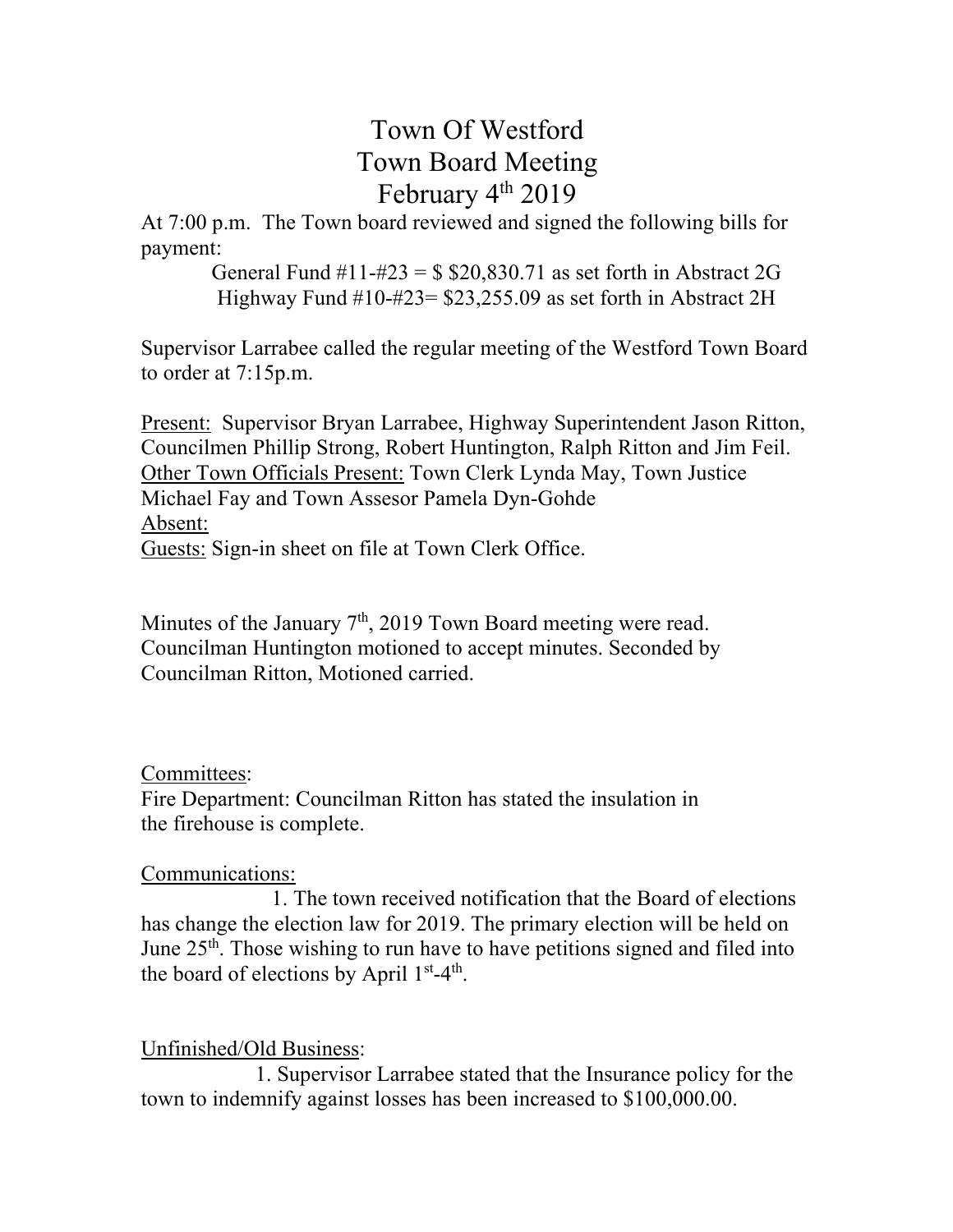2. Supervisor Larrabee stated he had his meeting with the insurance company. The town has changed the deductable on the vehicles and has reworked the policies including removing collision on some vehicles to save the town money.

### New business:

 1. Supervisor Larrabee informed the Board that the Town has received a few returned checks for 2019 Property Tax season. The board discussed adding a \$25.00 fee to returned checks. Supervisor Larrabee motioned to implement a \$25.00 returned check fee. Councilman Huntington seconded the motion. Motion Carried.

## RESOLUTION #2 OF 2019 RETURNED CHECK FEE

RESOLVED: Be it resolved that the Town of Westford hereby establishes a twenty five dollar fee to be applied to all checks returned to the town as non payable.

State of New York: County of Otsego: ss Town of Westford:

I, Lynda A. May, Town Clerk of the Town of Westford, Otsego County, New York, do hereby certify that the foregoing Resolution #2 of 2019 was duly adopted by the Town Board of the Town of Westford at a regular meeting held on February 4<sup>th</sup> 2019. Ayes: Supervisor Bryan Larrabee, Councilman James Feil, Councilman Ralph Ritton, Councilman Phillip Strong, Councilman Robert Huntington. Noes: None.

In Witness Whereof, I have hereunto set my hand and Seal of the Town of Westford this  $28<sup>th</sup>$  day of February, 2019.

 $\mathcal{L}_\text{max}$  and  $\mathcal{L}_\text{max}$  and  $\mathcal{L}_\text{max}$  and  $\mathcal{L}_\text{max}$  and  $\mathcal{L}_\text{max}$ 

Lynda A. May, Town Clerk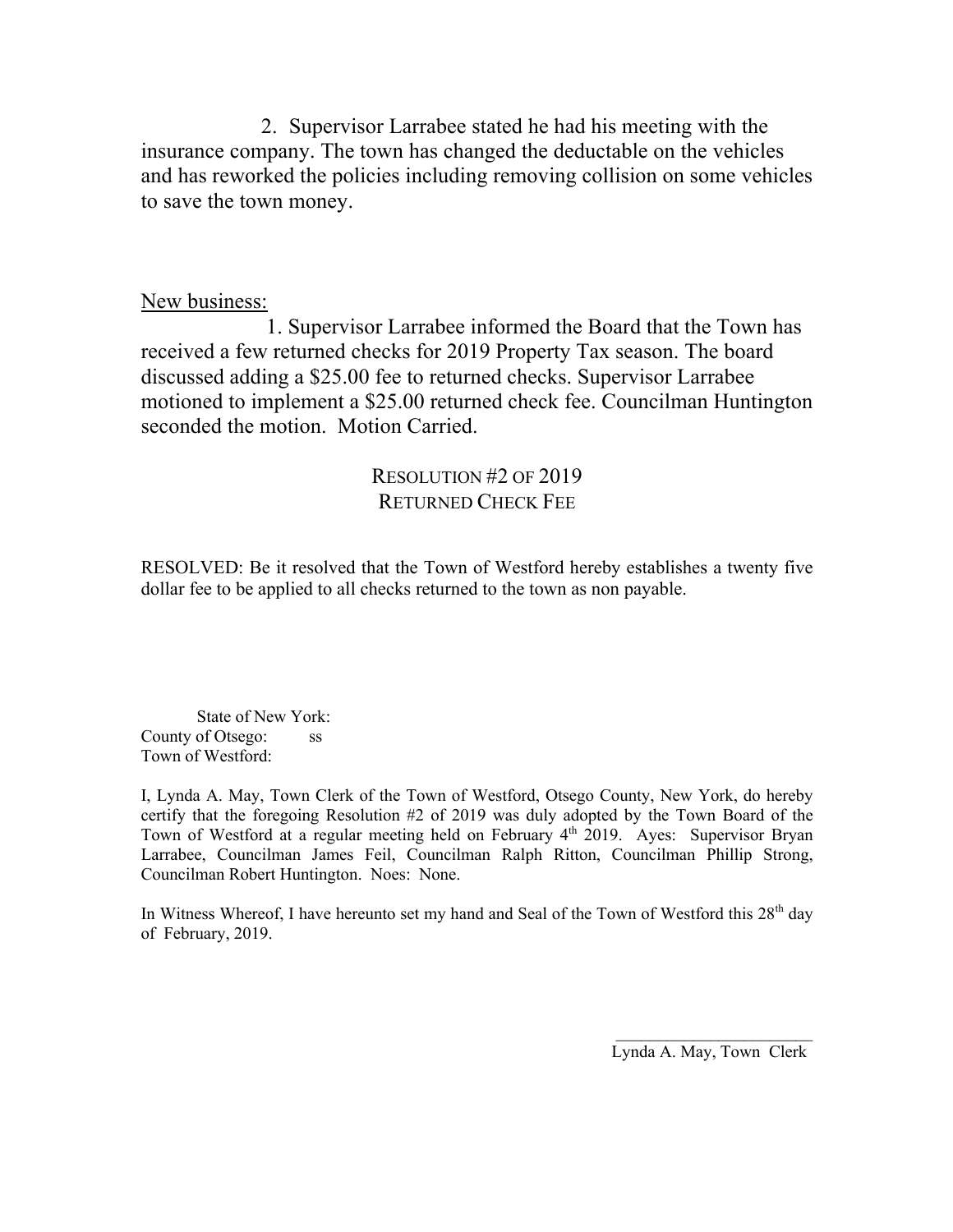2. Supervisor Larrabee presented the New York State and Local Retirement Standard Work Day Resolution for Elected and Appointed Officials.

#### RESOLUTION #3 OF 2019

#### STANDARD WORKDAY REPORTING OF ELECTED OFFICIALS/APPOINTED OFFICIALS PARTICIPATING IN NYS & LOCAL RETIREMENT SYSTEM

 Be it RESOLVED that the Town of Westford hereby establishes the following as standard work days for elected and appointed officials participating in the NYS & Local Retirement System, and be it further

 RESOLVED, that the Reporting Resolution Form RS-2417-A be submitted to the NYS & Local Employee Retirement System based on the following results of the record of activities maintained and submitted by this official to the Town Clerk.

ELECTED OFFICIAL

Superintendent: Bryan Larrabee Current term begins January 1, 2017 and ends December 31, 2019. Standard Workday Hours: 8 Result of Record of Activities:

ELECTED OFFICIAL Highway Superintendent: Jason Ritton Current term begins January 1, 2017 and ends December 31, 2019. Standard Workday Hours: 8 Result of Record of Activities:

APPOINTED OFFICIAL Town Clerk / Tax Collector: Lynda A. May Current Term begins December 1, 2018 and ends December 31, 2019 Standard Workday Hours: 8 Result of Record of Activities:

APPOINTED OFFICIAL Town Assessor: Pamela Dyn-Gohde

Current Term begins January 1, 2019 and ends December 31, 2019 Standard Workday Hours: 8 Result of Record of Activities: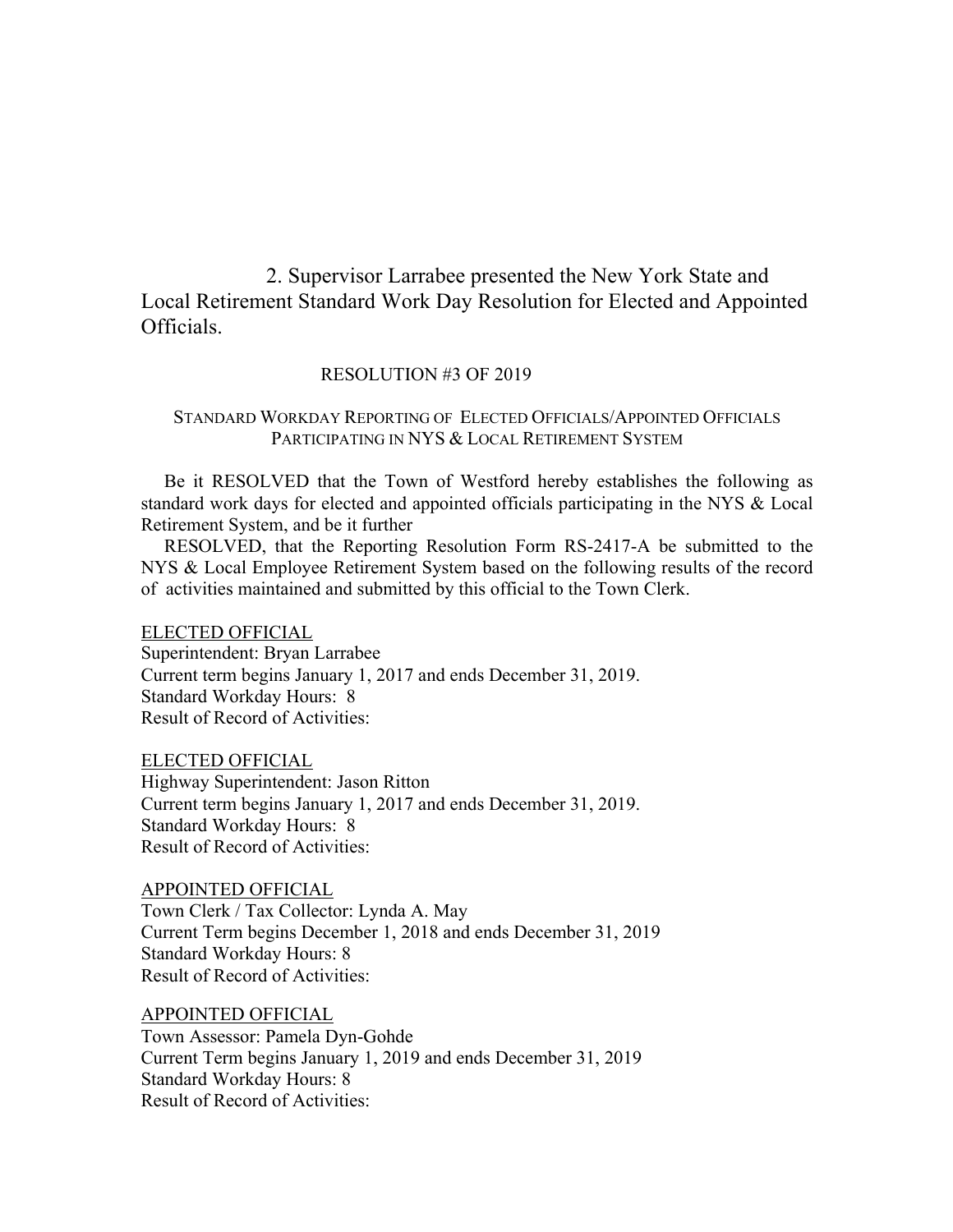State of New York County of Otsego ss Town of Westford

I, Lynda A. May, Clerk of the governing Board of the Town of Westford of the State of New York, do hereby certify that I have compared the foregoing Resolution #3 of 2019 with the original resolution passed by such board at a legally convened meeting held on the  $4<sup>th</sup>$  day of February 2019, on file as part of such meeting and that the same is a true copy thereof and the whole of such original.

I further certify that the governing board of the Town of Westford consists of five members. Acceptance of the foregoing Resolution #3 of 2019 was presented by Councilman Phillip Strong and seconded by Councilman Robert Huntington at the Westford Town Board Meeting held Monday, February 4<sup>th</sup>, 2019. Ayes: Councilman Ralph Ritton, Councilman James Feil, Councilman Phillip Strong, Councilman Robert Huntington, Supervisor Bryan Larrabee. Noes: none.

I further certify that the foregoing Resolution #3 of 2019, as passed, was posted on the Town of Westford Official signboard for 30 days.

In Witness Whereof, I have hereunto set my hand and seal of the Town of Westford this 28<sup>th</sup> day of March 4, 2019,

Lynda A. May Town Clerk

- 3. Judge Fay questioned the results of the Town Audit. Supervisor Larrabee went over the key findings of the Town Board Audit conducted by the New York State Comptrollers office. The Town needs to implement a financial audit policy. Supervisor Larrabee and the board will be working on a plan of action to be submitted to the governing agency.
- 4. Highway Superintendent Ritton voiced concerns from the highway department about the retirement program. Supervisor Larrabee stated that the town was not in compliance with the NYS retirement system but the issues have been resolved.
- 5. The board conducted an audit of Justice Michael Fays books. Councilman Ritton mentioned to approve and accecpt the audit. Councilman Huntington seconded. Motion carried.